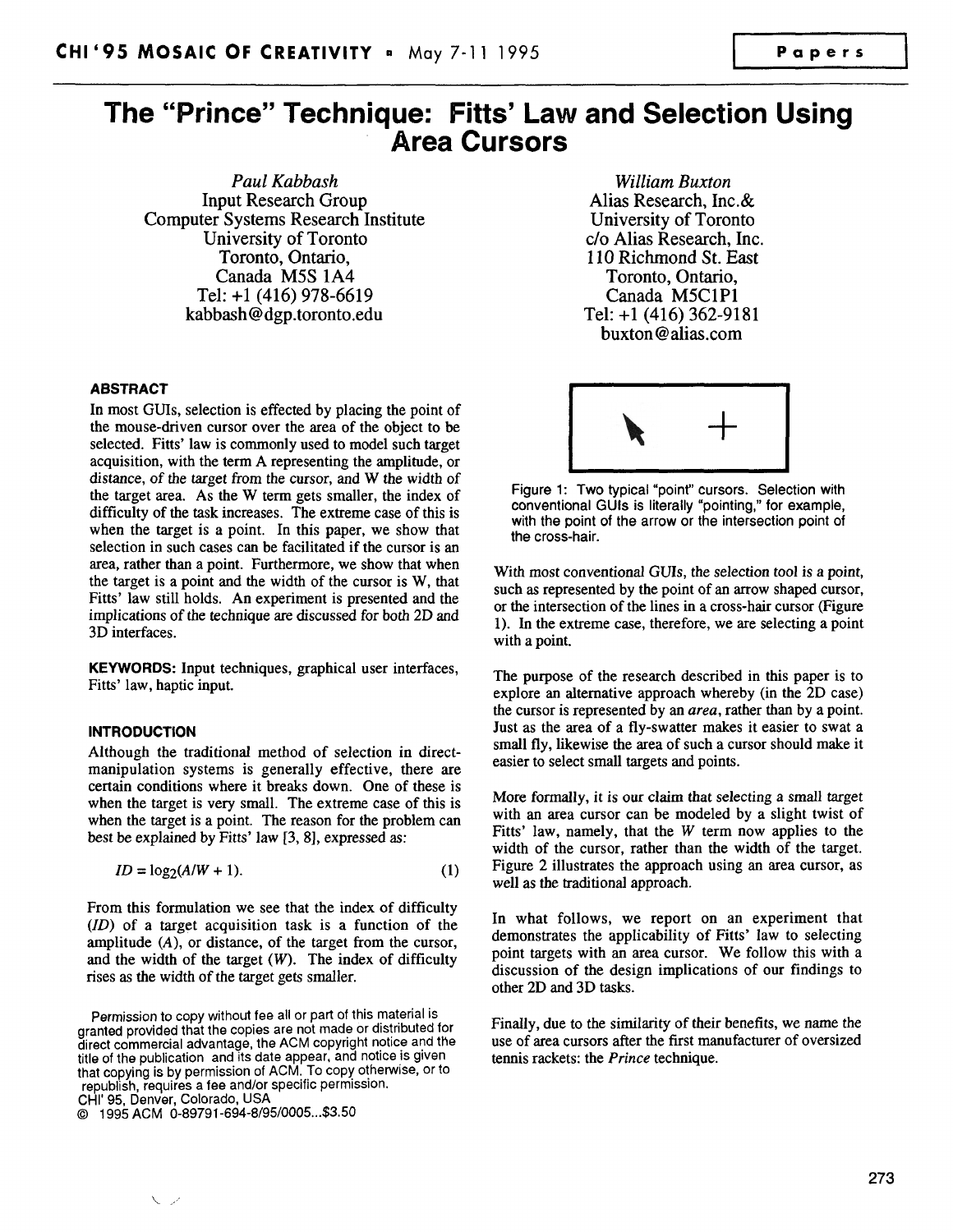# **THE EXPERIMENT**

# **Subjects**

Twelve students from the University of Toronto participated as paid volunteers. All had experience using the mouse and were strongly right handed based on the Edinburgh Handedness Inventory [10].

#### **Apparatus**

Equipment was an Apple *Macintosh llfx* with 13-inch RGB monitor. Subjects performed the tasks using their right hand and a standard mouse. The control/display ratio of the mouse was adjusted to the second fastest setting on the *Macintosh* Control Panel. Since even small lags (75 ms) in display response have been found to degrade human performance on Fitts' law tasks [5, 9], the software was optimized to ensure that drawing updates did not delay movement of the Prince cursor.

Before the experiment, we tested for animation delays by making the system "arrow" pointer visible in the center of the paddle and found that it was not possible to shake the paddle from the arrow, even at movement speeds likely to be much faster than those encountered during the experiment.



**Figure 2: Two versions of Fitts' reciprocal aiming task. The conventional approach is shown in 2(a). Here a standard "point" cursor is moved amplitude** *A*  **between two targets of width W. In 2(b) we see the variation, where an area cursor of width W is moved between two point targets separated by distance** *A.* 

#### **Procedure**

Subjects performed a reciprocal point-select task using both the Fitts and Prince techniques (Figure 2). They were given written instructions and several warm-up trials prior to data collection. In addition, they performed one practice session on each technique.

For each technique, two targets appeared on either side of the monitor. Subjects moved the cursor back and forth between the targets and selected each target by pressing and releasing the mouse button. They were instructed to balance speed and accuracy for an error rate around 4%, and an error beep sounded if selection occurred outside the target. Results of movement time and error rate were given to subjects at the end of each session.

The cursor and the target were represented in the two techniques using different objects. In the Fitts condition the cursor was a small black dot with radius 2 pixels, and the targets were rectangles having width W and height 200 pixels. The Prince condition reversed these objects exactly (see Figure 2b), so that subjects controlled a rectangular cursor (width W, height 200 pixels) and used it to capture two target dots (radius 2 pixels). In both conditions, the rectangles were unframed and shaded light blue. The Prince cursor was transparent, so that the targets could be clearly seen beneath it. When the target and cursor overlapped, their appearance in the two techniques was nearly indistinguishable, the primary difference being which object moved or was stationary.

#### **Design**

A fully-crossed, within-subjects factorial design with repeated measures was used. Factors were movement amplitude (64, 128, 256, and 512 pixels), target or cursor width (8, 16, 32, and 64 pixels), and technique (Fitts and Prince). The amplitude and width conditions yielded seven levels of task difficulty, ranging from I bit to 6.02 bits. The *A-W* conditions were presented in random order with a block of ten trials performed at each condition. A session consisted of a sequence of sixteen blocks covering all *A-W*  conditions. After training, ten sessions were performed in all, alternating between the Fitts (five sessions) and the Prince (five sessions) techniques. The order of techniques was counterbalanced, with half of the subjects beginning with the Prince technique and the other half with the Fitts technique. Subjects took about one hour to complete the experiment.

Dependent variables were movement time (M7), error rate  $(ER)$ , constant error  $(CE)$ , and variable error  $(VE)$ . The latter two measures were used to describe the quality of placement of the response selections  $[11]$ ,  $CE$  was measured in the horizontal axis, as the signed distance between target and cursor centers at the moment a selection occurred, and was used to detect systematic trends towards undershooting or overshooting the target center. *VE*  captures the endpoint variability of responses and corresponds to effective target width ( $W_e = 4.133 \times SD_x$ ; see [8]).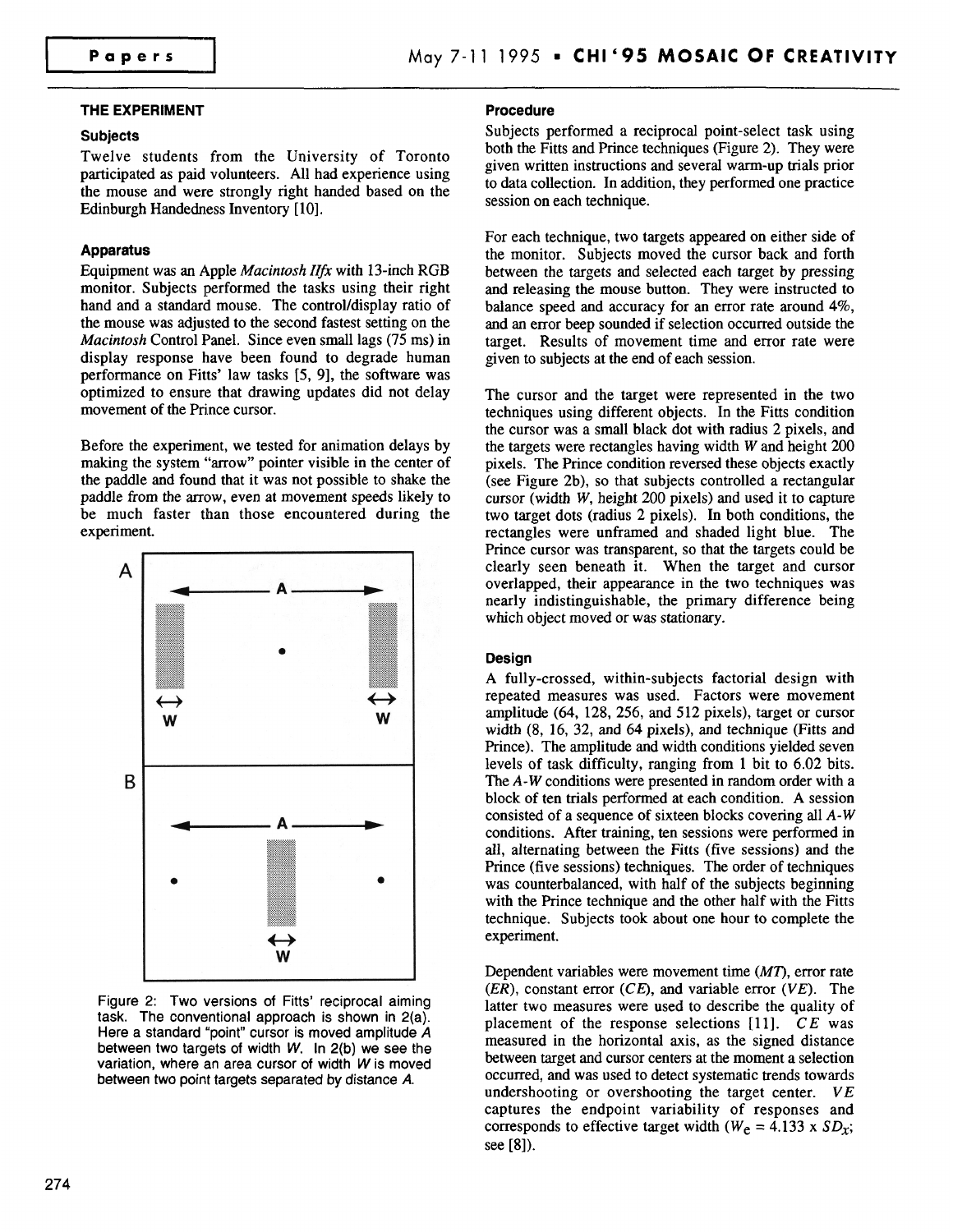

**Figure 3: Means (with standard error bars) for movement time, error rate, constant error and variable error, decomposed by technique and session.** 

#### **Results**

There were significant main effects of technique on all four dependent variables. While subjects were slower using the Prince technique (900 ms vs. 841 ms;  $F_{1,10} = 273.5$ ,  $p <$ .001), they produced fewer errors (2.8% vs. 3.6%;  $F_{1,10} =$ 15.7, *p <* .005) and tended to aim nearer to the target centers ( $CE = -.922$  vs.  $-1.787$  pixels;  $F_{1,10} = 27.0$ ,  $p <$ .001). Subjects therefore appear to have been more careful when making selections with the Prince technique. This did not however provide an advantage in terms of motor response variability. With both techniques, *VE* was very close to the average nominal width of 30 pixels. However, *VE* was 30.9 pixels in the Prince technique and 29.5 pixels in the Fitts technique, so subjects were somewhat less variable in endpoint placement using the Fitts technique  $(F_{1,10} = 9.40, p < .02).$ 

This suggests that the bias towards accuracy rather than speed in the Prince technique was due to its unfamiliarity. We investigated this possibility further, by examining performance in relation to learning phase over the five sessions (Figure 3). The analysis revealed a main effect of

session on  $MT(F_{4,40} = 11.8, p < .001)$  representing a small improvement for both techniques, in total less than 8% from sessions 1 to 5. A significant effect of session on *CE* ( $F_{4,40}$  = 10.4,  $p < .001$ ) suggests that subjects also increasingly undershot the targets as they grew more confident with the task. They were able to do so without incurring greater errors or endpoint variability, as evidenced by the lack of session effects on *ER*  $(F<sub>4,40</sub> =$ 1.07,  $p > .05$ ) and *VE* ( $F_{4,40} = .543$ ). However, the twoway interaction of technique x session was not significant for any of the four dependent variables ( $F_{4,40}$  < 1.06, *p* > .05), implying that the speed-accuracy tradeoff in the Prince technique did not change relative to the Fitts technique even as subjects progressed through the trials. Thus, it is unclear from the present data to what extent further practice with the Prince technique would have altered its accuracy bias.

# **Fit of the Model**

Since there were no significant interactions on *MT* between session effects and those of the other independent variables, regression lines were fitted to the *MT* data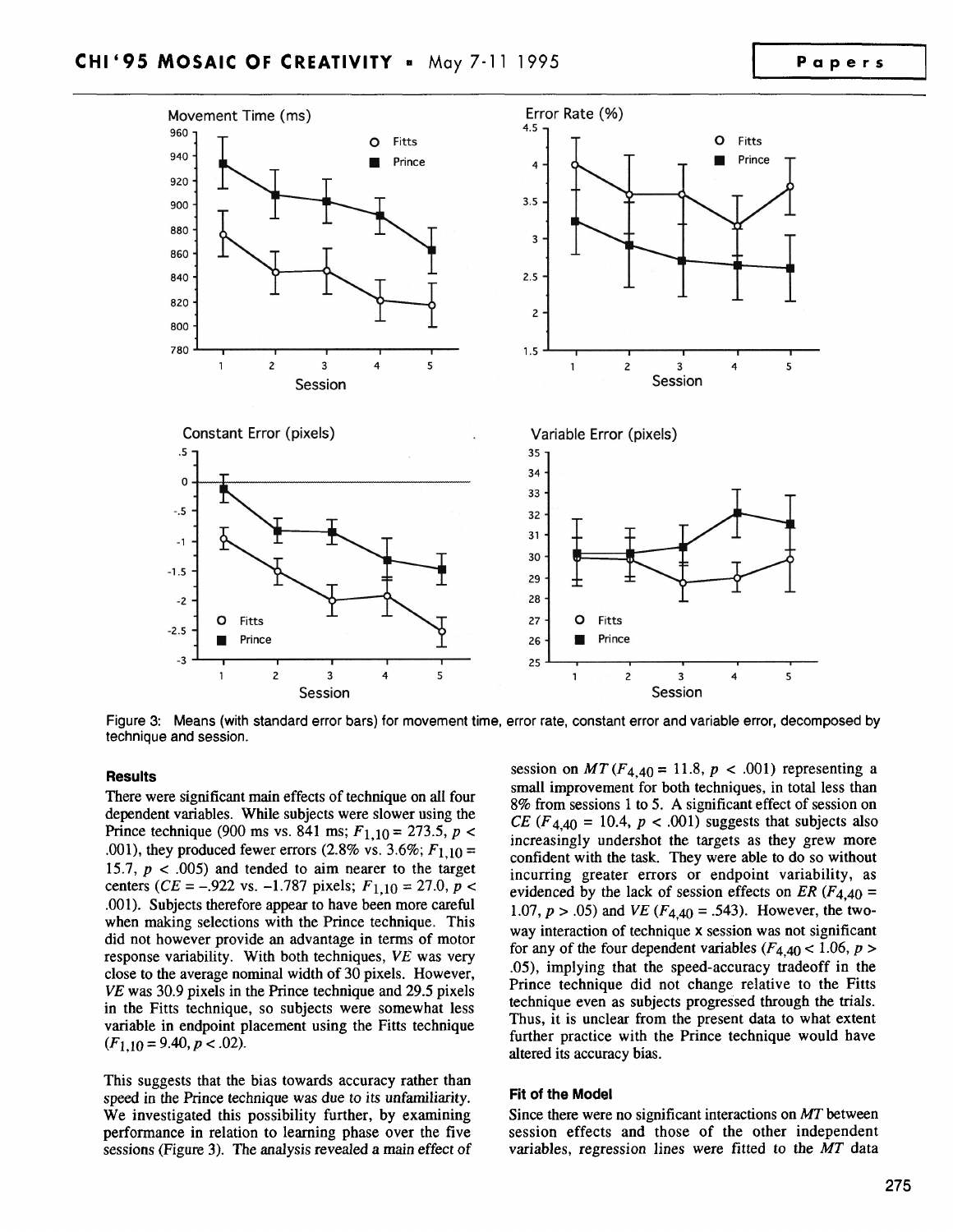averaged over sessions 1 to 5 (Figure 4). The regression analyses were performed on the data normalized for errors, using the method described in [9].

As predicted by Fitts' law, there was a linear relationship and high correlation between MT and ID for both techniques. The fitted equations were *MT* = 198 + 204 *ID*   $(r = .978)$  for the Fitts technique and  $MT = 267 + 203$  *ID* (*r*) = .965) for the Prince technique, with the model explaining 95.6% of the variability in the Fitts technique  $(F_{1,15} =$ 302.5,  $p < .001$ ) and 93.2% in the Prince technique ( $F_{1,15}$ )  $= 191.4, p < .001$ ).



Figure 4: Scatter-plots of the *MT-ID* relationship in the Fitts and Prince techniques. The equation fitted was  $MT = a + b$  *ID*, where  $ID = log_2(A/W_e + 1)$ . The reciprocal of the slope of each line gives the index of performance  $(IP = 1/b)$  for the technique.

As is evident in Figure 4, the slopes of the two regression lines did not differ. Each yielded an index of performance *{IP)* of about 4.9 bits/s, which is comparable to earlier experiments [7]. Because the techniques had different intercepts, however, the *MT-ID* relationship in the Fitts technique was displaced slightly downward with respect to the Prince technique.

Individual subject regressions also were computed. These exhibited similar trends with no differences between techniques for slope ( $F_{1,10} = .416$ ), but a significantly greater positive intercept in the Prince technique ( $F_{1,10} =$ 22.1, *p <* .001). The correlation coefficients obtained for individual subjects were, with one exception, greater than .90 and revealed no differences between techniques  $(F_{1,10})$  $= 1.04, p > .05$ . Hence the results for the aggregated regressions given in Figure 4 appear to have been consistently exhibited within each subject.

# **Discussion**

While the results clearly demonstrate that Fitts' law applies to the Prince technique, a question remains as to why the performance differences between techniques were reflected in the intercept of the regression lines, rather than the slope.

One interpretation of the intercept is that it represents time spent on the targets rather than time spent moving between them [13, p. 146]. Considered in this way, "time on target" includes only the time the cursor is held motionless over the target.

For the reciprocal aiming task used in this experiment, time on target would include the time necessary for the subject to verify that the cursor is over the target, the time to execute the button press itself, as well as preparation time to program the next movement, as in [1]. There is evidence that the verification component, in particular, is sensitive to the accuracy demands and objectives of the task [1, 6, 12]. Thus, if subjects in our experiment were in fact being somewhat more careful with the Prince technique than the Fitts technique, this may have increased their verification time and hence the intercept.

### **DESIGN IMPLICATIONS**

#### **"The Prince and the Pointer"**

Having established that the area and standard cursors follow similar prediction models, we now consider some of the properties of using an area cursor as a positioning and selecting tool.

There appear to be two main benefits of applying the Prince technique. The first is illustrated in Figure 5 and contrasts the difficulty of acquiring a small target using the standard cross-hair cursor and a rectangular area cursor. For such tasks, the area cursor approach is clearly much easier.



Figure 5: In 5(a) the target is selected using a standard "cross-hair" cursor. The difficulty of the task is limited by the size of the target  $(W)$ . In 5(b), an area cursor with width  $W'$  surrounds the target to select it. The difficulty of this task is a function of W'.

We can use the results from the experiment to quantify the difference between the two approaches. Assume the target has width  $W$ , the area cursor width  $W'$ , and the distance moved in both cases is *A.* Then, when A/Wis large (i.e., the task is hard), the difference in index of difficulty *{ID,*  equation 1) for the two tasks will approach  $\log_2(W/W)$ .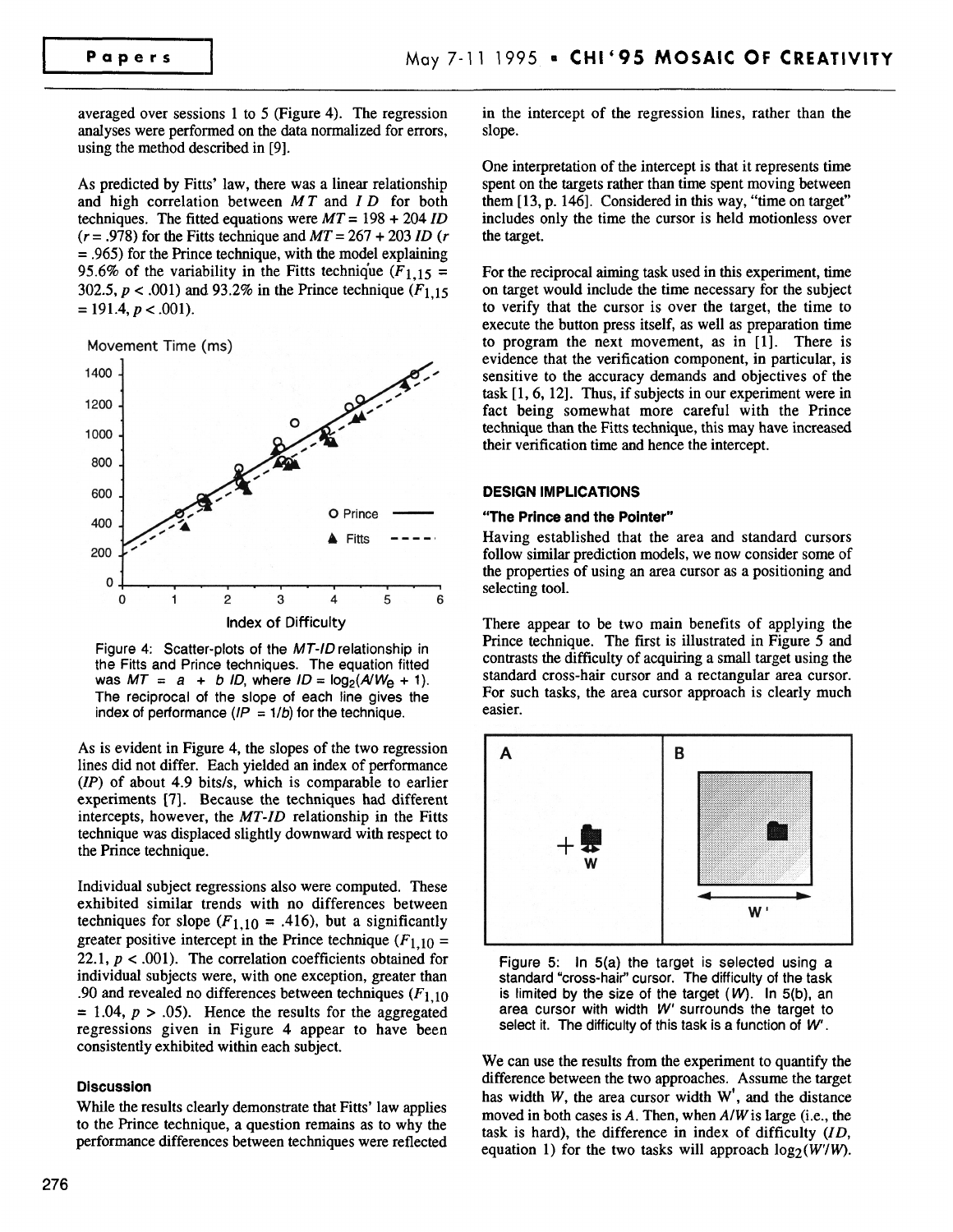For example, if  $W$  is 6 pixels and  $W'$  is 96 pixels, the Prince technique represents a savings of about 4 bits as rated by Fitts' law. Given the performance level arrived at in the experiment (4.9 bits/s), this translates to a movement time savings of roughly .75 s per mouse selection. In the case of  $A = 384$  pixels, for instance, this is a 93% reduction. (Of course, the movement time savings will be even larger with a device that does not perform as well as the mouse; e.g., using *IP =* 1.5 bits/s, reported in [7] for trackball performance during a dragging task, the predicted savings are well over 2 s per selection.)

A second capability of the area cursor is that it may function as a "net." Used in this way, an area cursor can group and select a collection of points or small objects with a single pointing movement, much as the "lasso" tool is used in drawing applications like MacDraw. This capability, however, also serves to illustrate a drawback with using the area cursor as the only selection tool in a GUI. This is that the Prince technique is inappropriate for fine positioning tasks, because selections may become ambiguous when displays are cluttered.

Our belief is that an effective way of exploiting the Prince technique is to combine it with the traditional point-cursor approach. Where fine positioning is not required, it may be possible to replace it by coarse positioning and the Prince technique. Furthermore, by dynamically switching between Prince and point-cursor positioning techniques, the difficulty of positioning tasks can be matched more closely to task context.

We illustrate this using three examples.

# **Example 1: Dragging a File into a Folder**

Figure 6 gives an example of how use of the area and point cursors can be combined in traditional 2-dimensional GUIs. It illustrates how task difficulty can be matched to the accuracy demands of the task, through only a small modification of current practice. In this case, the cursor switching is effected by the system rather than the user.

The task is moving a file to a folder, as in the *Macintosh*  Finder (Figure 6). Typically, an outline of the file is displayed beneath the mouse pointer as it is being dragged towards the folder. The drag outline can be interpreted as an area cursor. We can then define the task of acquiring the folder in two ways, with the system responding either to the location of the pointer (Figure 6a) or the icon of the file being dragged (Figure 6b).

The second representation of the task (Prince technique) will be easier whenever the file icon is larger than the folder icon. (The second task may also be more intuitive, e.g.. Why do people miss the Trash icon so often? Perhaps it's because we're attending to the file we're moving, rather than the location of the pointer.) If ambiguity results with this technique, as in Figure 6c, users can either reposition the file cursor to remove the ambiguity or they can revert to positioning with the point cursor. That is.

fine positioning need only be invoked as a last resort (when

Figure 6: Moving a file into a folder. The user acquires a file and begins to drag its outline toward the folder. The folder will be highlighted to indicate selection. This occurs in (a) when the pointer moves inside the folder, and in (b) when the folder and the file overlap. In (c), the selection is ambiguous because the file overlaps with two folders. This can be resolved as in (d), by repositioning the pointer in

# **Example 2: Toolglass & Magic Lenses**

displays are cluttered), not as the default.

one of the folders.

The Prince and point-cursor techniques may be used in combination. This is seen, for example, in the Toolglass and Magic Lens techniques introduced by Bier, Stone, Pier, Buxton, & DeRose [2], These techniques illustrate an elegant solution to the "display clutter/ambiguity" problem raised in the previous example.

With them, the area and point cursors are represented as separate objects and distributed between the two hands. The area cursor—that is, the Toolglass and Magic Lens widgets themselves—is controlled by the nondominant hand, while the dominant hand manipulates the point cursor.

When a task does not need fine positioning, the widgets can be used alone. An example is using a magnifying magic lens. Because of the widget's size, it is easy to position over the desired regions of the screen with the nondominant hand, and there are few if any negative consequences of "spill over" to other objects. However, when fine positioning is required, the technique can take advantage of the interaction between the two hands. An example is *clicking-througk* the magnification widget with the point cursor in order to select one of the small objects being magnified. In this example, the synergies work to our advantage since the magnification widget itself

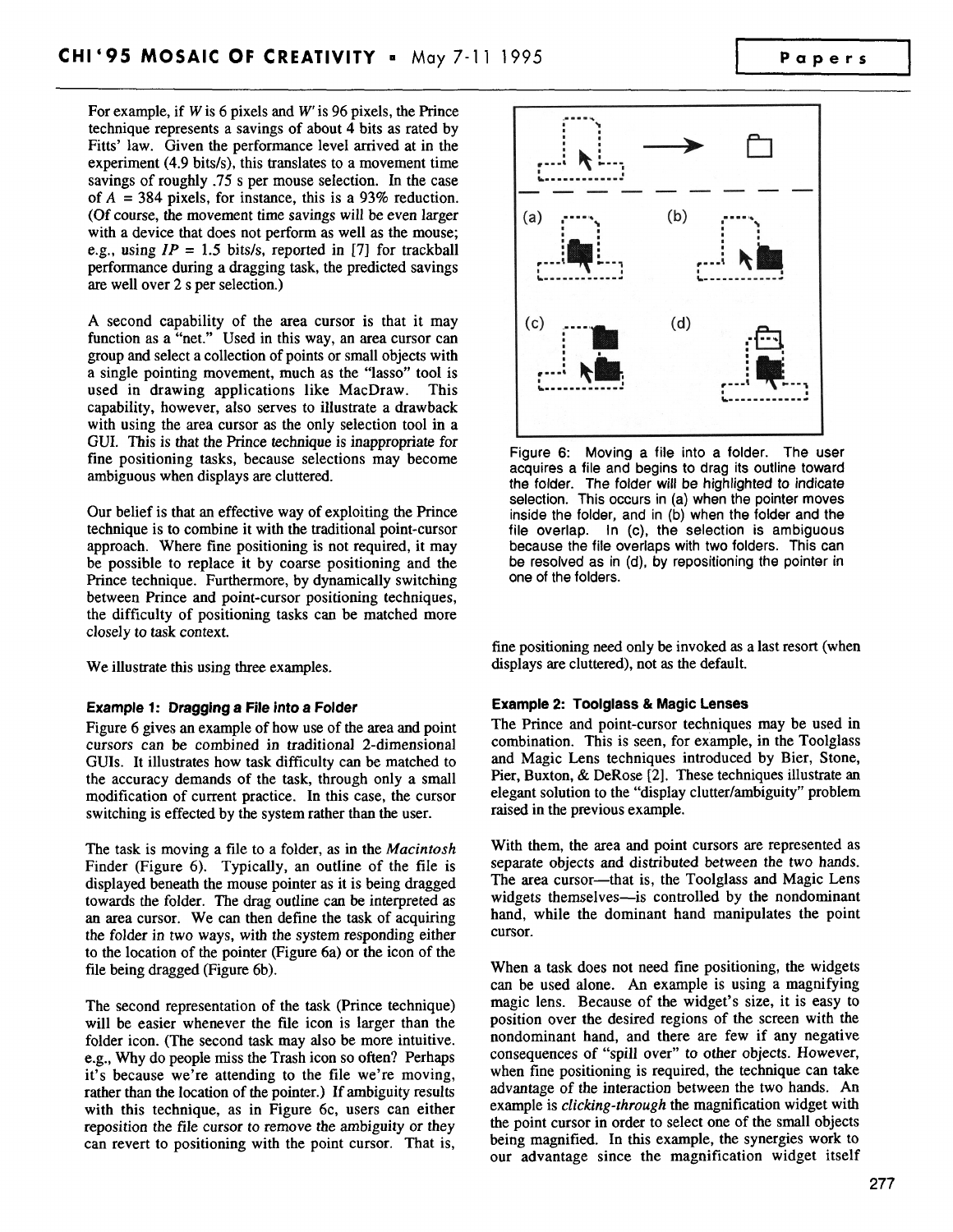increases the width  $W$  of the target object, therefore reducing the index of difficulty in its selection.

The head prop and slicing tool [4] illustrates a similar distribution of coarse and fine positioning tools between hands.

### **Example 3: Silk Cursor**

All of our examples thus far have involved 2D selection using an area cursor. The Prince concept can be applied in 3D as well. In this case, it takes the form of a *volume*  cursor. This was seen in the silk cursor study of Zhai, Buxton, & Milgram [14]. This was our first study employing the Prince technique, although its main objective was to investigate the effectiveness of occlusion cues in 3D selection, rather than Fitts' law.

A 3D dynamic target acquisition task, "virtual fishing," was designed for the experiment. In each trial of the experiment, an "angel fish" with random size and color appears swimming randomly within a 3D virtual environment. The subjects were asked to move a 3D volume cursor to envelop the fish and "grasp it" when the fish was perceived to be completely inside of the cursor.

In the experiment, only one fish was presented at a time since the technique breaks down in crowded waters.

A partial solution worth studying is to give the net a size operation (e.g., perhaps performed by the other hand). If you're swimming in open water, the net can be large. But when you swim into a school of fish, then you'd scale the net to make it smaller. This makes it easier to swim between the fish. At some point, however, two fish are going to be so close that they can't easily be distinguished even with a small net. The size operation by itself is also not ideal, since important occlusion information about the targets is lost when the net is too small.



Figure 7: The silk cursor with a homing grid. The depth occlusion cues in 7(a) tell the user that two fish are caught in the net. Hence, the homing grid must be used to select one of the fish. In 7(b), one fish is shown within the net while the other is in front.

The software can help here by drawing a "homing grid" inside the net (with a cross-hair cursor showing the center of mass of the net). The homing grid can always be shown, even when the net is large. Presumably, there will be a cross-over point in terms of what the user pays attention to. When tasks are coarse, selections can be made with reference to the surface of the net. When the display is cluttered, attention shifts more to the homing grid. But even here the silk net can help with positioning by providing occlusion information about the environment (see Figure 7).

# **CONCLUSION**

An alternative approach to pointing, called the *Prince*  technique, was investigated and found to be comparable to traditional pointing methods. Because the Prince technique uses a cursor of large area or volume, it is suitable for tasks that are normally difficult with the standard pointer, such as acquiring small targets or points. We feel that the Prince technique may be especially valuable when used in conjunction with traditional pointing techniques, where it can be used to tailor task difficulty more closely to the accuracy demands of the task. The examples presented three distinct methods suggesting how this might be accomplished.

The current study is an initial probe into a rich design space. Many questions and issues remain. investigated selection tasks involving one width parameter, either the target or the cursor. What happens when there are two width parameters, defined by moving and stationary objects? The whole issue of "grasping" isolated objects from among a close cluster requires much more investigation. Likewise, the 3D case of the volume cursor deserves study. It would also be worthwhile to compare and/or combine the technique with gravitational "snapping" techniques. Finally, for the full potential of the technique to be realized, it is likely that new affordances (such as supporting "grasping") need to be built into input devices, such as mice. This also requires further study.

# **ACKNOWLEDGMENTS**

This research has been undertaken under the auspices of the Input Research Group (IRG) of the University of Toronto. The authors gratefully acknowledge the contribution of the members of the group to this work. We would especially like to acknowledge the contribution of Shumin Zhai. We would also like to thank Abigail Sellen of Rank Xerox EuroPARC, Scott MacKenzie of the University of Guelph, and Mark Tapia of the University of Toronto for their contributions.

The IRG is generously supported by the Information Technology Research Centre of Ontario (ITRC), the Natural Sciences and Engineering Research Council of Canada (NSERC), Xerox PARC, Alias Research Inc. and Hitachi Corp. This support is gratefully acknowledged.